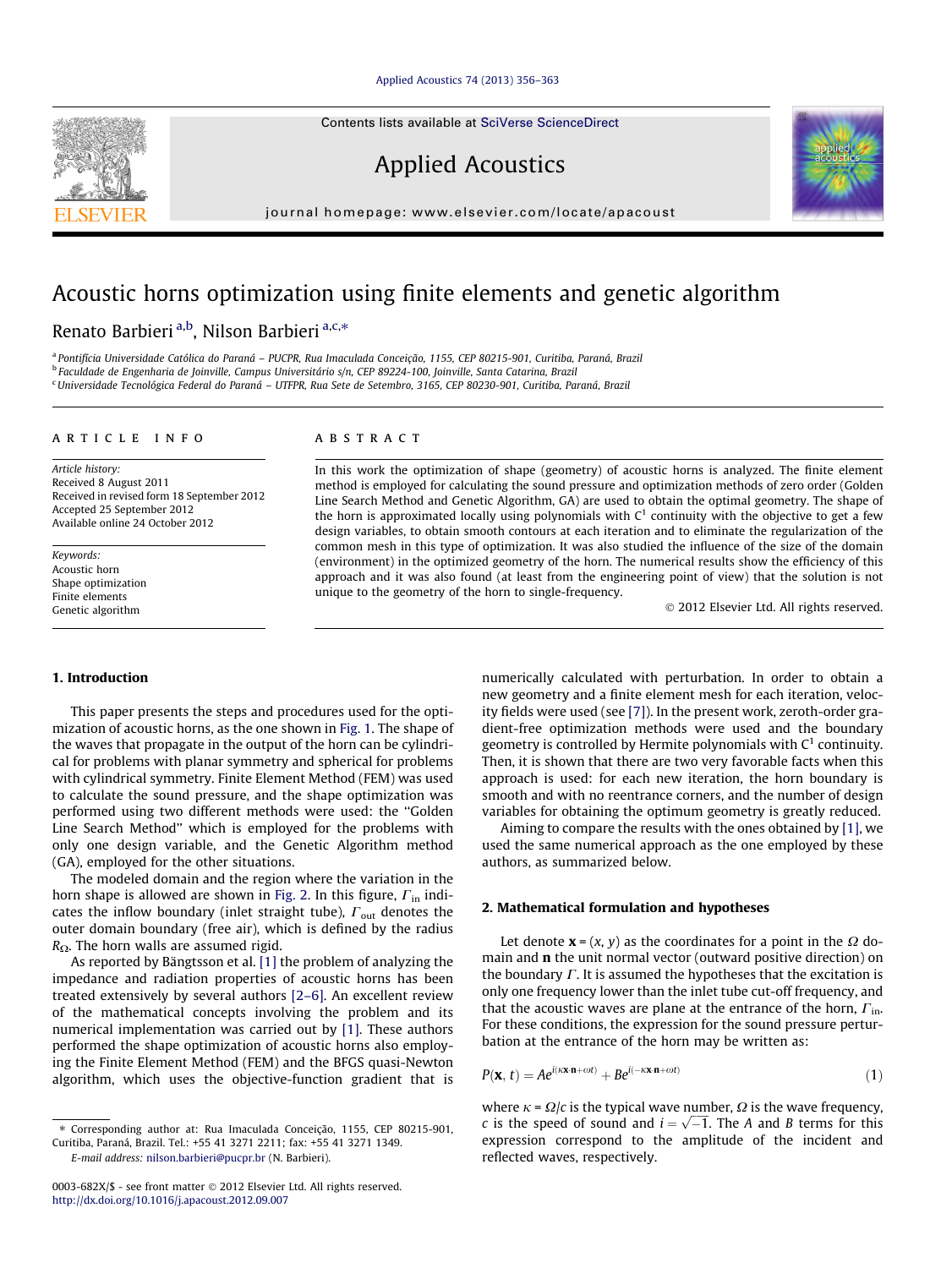<span id="page-1-0"></span>

Fig. 1. Geometric definitions for the studied acoustic horn (adapted from [\[1,14\]\)](#page--1-0).



Fig. 2. Definition of the design and domain region. (adapted from [\[1,14\]](#page--1-0)).

Derivation of  $P(\mathbf{x}, t)$  in relation to time, t, and in relation to the normal n, yields:

$$
\frac{\partial P(\mathbf{x},t)}{\partial t} = A i \omega e^{i(\kappa \mathbf{x} \cdot \mathbf{n} + \omega t)} + B i \omega e^{i(-\kappa \mathbf{x} \cdot \mathbf{n} + \omega t)}
$$
(2)

$$
\frac{\partial P(\mathbf{x},t)}{\partial \mathbf{n}} = A i \kappa e^{i(\kappa \mathbf{x} \cdot \mathbf{n} + \omega t)} - B i \kappa e^{i(-\kappa \mathbf{x} \cdot \mathbf{n} + \omega t)}
$$
(3)

Adding these two previous equations and keeping in mind that  $\kappa c = \Omega$ , we have the expression for the boundary conditions in  $\Gamma$ <sub>in</sub>, i.e:

$$
\frac{\partial P(\mathbf{x},t)}{\partial t} + c \frac{\partial P(\mathbf{x},t)}{\partial \mathbf{n}} = 2A i \omega e^{i(\kappa \mathbf{x} \cdot \mathbf{n} + \omega t)}
$$
(4)

Eq.  $(4)$  is satisfied for each wave of the type described in Eq.  $(1)$ and can be used to set the amplitude of the incident wave,  $A$ , in  $\Gamma$ <sub>in</sub> with no need to know the amplitude of the reflected wave, B. Later one, these two amplitudes will be used for defining the objective function employed in the shape optimization process of the horn.

On the boundary  $\Gamma_{\text{out}}$  Fig. 2, the boundary condition is of the first-order radiation type and it can be found in several sources from the specialized literature, such as [\[8\]](#page--1-0). Mathematically, this condition for transient problems may be expressed as following:

$$
\frac{\partial P(\mathbf{x},t)}{\partial t} + c \frac{\partial P(\mathbf{x},t)}{\partial \mathbf{n}} + \frac{cP(\mathbf{x},t)}{2R_{\Omega}} = 0
$$
\n(5)

where  $R_{\Omega}$  represents the outer radius of the domain in analysis, see Fig. 2.

It can be clearly noticed that for  $R_{\Omega} \rightarrow \infty$ , the third term on the left of Eq. (5) tends to zero. The influence of the  $R_{\Omega}$  value on the horn optimum profile was also one of the factors studied in this paper.

Boundary conditions of Eq. (6) are set for the walls considered rigid and for the symmetry axis:

$$
\frac{\partial P(\mathbf{x},t)}{\partial \mathbf{n}} = 0
$$
 (6)

Another way to express  $P(x, t)$  defined in Eq. [\(1\)](#page-0-0) is

$$
P(\mathbf{x}, t) = p(\mathbf{x})e^{i\omega t}
$$
 (7)

where  $p(\mathbf{x})$  is the complex amplitude of the wave. Substituting this expression into the Wave Equation, we obtain the differential equation in the frequency domain known as Helmholtz Equation and its respective boundary conditions are obtained from Eqs. (4)–(6). Proceeding this way, the boundary value issue in the frequency domain may be presented in the following way:

$$
c^2 \Delta p(\mathbf{x}) + \omega^2 p(\mathbf{x}) = 0 \quad \text{in } \Omega \tag{8}
$$

$$
\left[ i\omega + \frac{c}{2R_{\Omega}} \right] p(\mathbf{x}) + c \frac{\partial p(\mathbf{x})}{\partial \mathbf{n}} = 0 \quad \text{in } \Gamma_{\text{out}}
$$
 (9)

$$
i\omega p(\mathbf{x}) + c \frac{\partial p(\mathbf{x})}{\partial \mathbf{n}} = 2i\omega A \quad \text{in } \Gamma_{\text{in}} \tag{10}
$$

$$
\frac{\partial p(\mathbf{x})}{\partial \mathbf{n}} = 0 \quad \text{in } \Gamma_{\text{rigid}} \cup \Gamma_{\text{sym}} \tag{11}
$$

A unified mathematical model for wave propagation in planar or cylindrical symmetry is presented by [\[14\]](#page--1-0). The Eqs. (8)–(11) models the wave propagation in planar symmetry that is the condition used in this study. Some results using the cylindrical symmetry condition are presented by [\[14,15\].](#page--1-0)

#### 2.1. The finite-element formulation

The finite-element formulation to obtain the discrete equations for the problem defined in Eqs. (8)–(11) is the Galerkin-FEM. Mathematically we have:

$$
\int_{\Omega} [c^2 \Delta p(\mathbf{x}) + \omega^2 p(\mathbf{x})] \phi_j(\mathbf{x}) d\Omega = 0 \quad j = 1, 2, ..., nf
$$
 (12)

where  $\phi_i(\mathbf{x})$  denotes the interpolation functions used in order to approximate  $p(x)$ . Expanding this expression we have:

$$
\int_{\Omega} [-c^2 \nabla p(\mathbf{x}) \cdot \nabla \phi_j(\mathbf{x}) + \omega^2 p(\mathbf{x}) \phi_j(\mathbf{x})] d\Omega + \int_{\Gamma} c^2 \frac{\partial p(\mathbf{x})}{\partial \mathbf{n}} \tilde{\phi}_j(\mathbf{x}) d\Gamma = 0
$$
\n(13)

where  $\tilde{\phi}_i(\mathbf{x})$  represents the value  $\phi_i(\mathbf{x})$  on the boundary  $\Gamma$ , i.e.,  $\tilde{\phi}_i(\mathbf{x}) \cong \lim_{\mathbf{x} \to \Gamma} \phi_i(\mathbf{x})$ .

Dividing all the terms in this equation by  $c^2$ , we have:

$$
\int_{\Omega} [\nabla p(\mathbf{x}) \cdot \nabla \phi_j(\mathbf{x}) - \kappa^2 p(\mathbf{x}) \phi_j(\mathbf{x})] d\Omega - \int_{\Gamma} \frac{\partial p(\mathbf{x})}{\partial n} \tilde{\phi}_j(\mathbf{x}) d\Gamma = 0 \quad (14)
$$

This expression can also be written in the following matrix form:

$$
[K]\{\mathbf{p}\} - \kappa^2 [M]\{\mathbf{p}\} - \int_{\Gamma} \frac{\partial p(\mathbf{x})}{\partial \mathbf{n}} \tilde{\phi}_j(\mathbf{x}) d\Gamma = 0
$$
\n(15)

where

$$
[K]\{\mathbf{p}\} = \int_{\Omega} \nabla \phi_i(\mathbf{x}) \cdot \nabla \phi_j(\mathbf{x}) d\Omega p_n \tag{16}
$$

$$
[M]\{\mathbf{p}\} = \int_{\Omega} \phi_i(\mathbf{x}) \phi_j(\mathbf{x}) d\Omega p_i \tag{17}
$$

In Eqs. (16) and (17) the subscript '*i*' is a integer number and  $\phi_i$ (x)  $p_i$  denotes the sum  $\sum_{i=1}^{me} \phi_i$  (x)  $p_i$  where *nne* is the number of element nodes ( $nne = 9$  in this work). This same observation applies to the indexes that appear in Eq.  $(23)$ . The subscript *i* of these equations should not be confused with the complex number these equations should not be comused with the com<br> $i = \sqrt{-1}$  that appears in various other equations text.